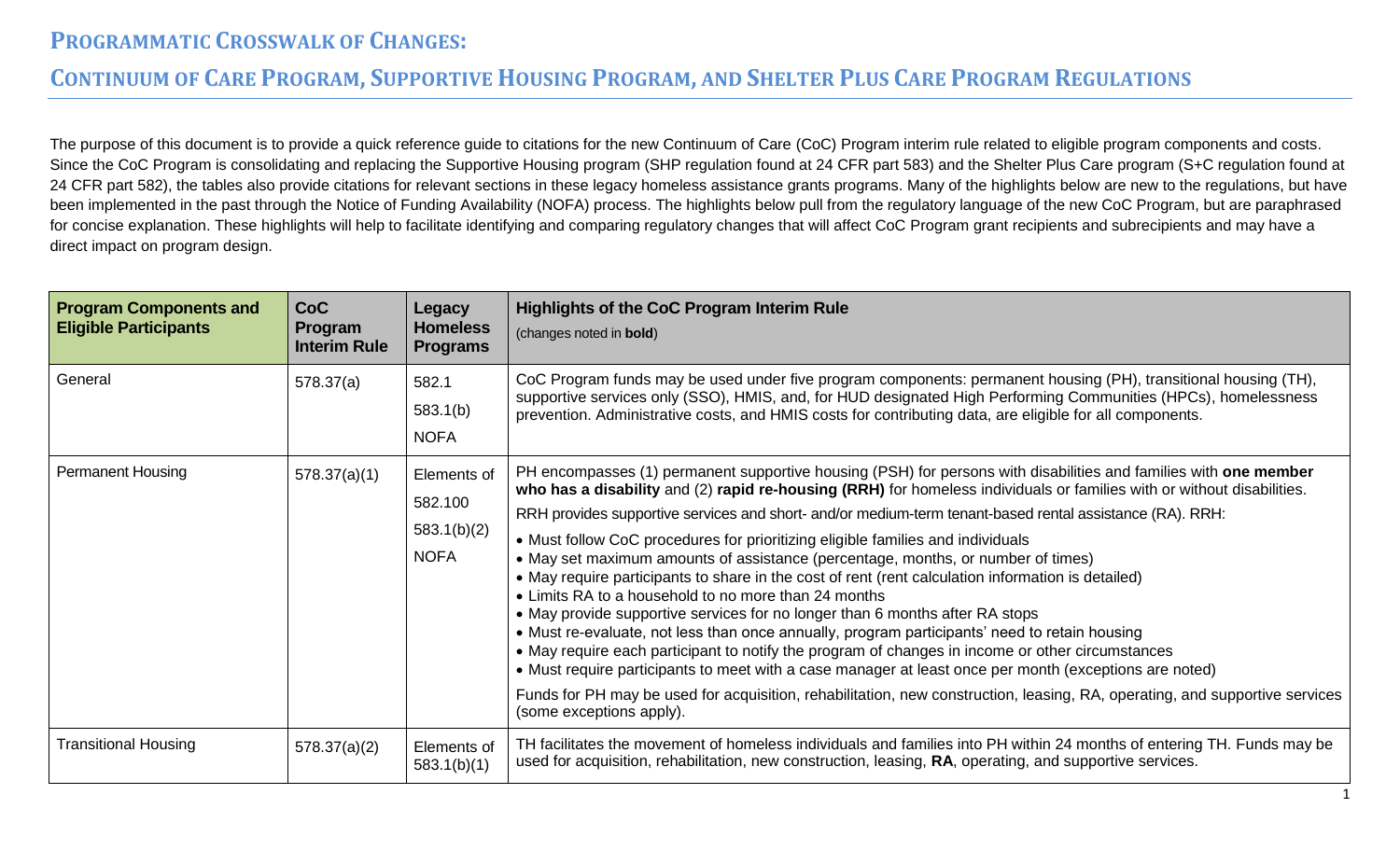| <b>Program Components and</b><br><b>Eligible Participants</b> | <b>CoC</b><br>Program<br><b>Interim Rule</b> | Legacy<br><b>Homeless</b><br><b>Programs</b> | Highlights of the CoC Program Interim Rule<br>(changes noted in bold)                                                                                                                                                                                                                                                                                        |
|---------------------------------------------------------------|----------------------------------------------|----------------------------------------------|--------------------------------------------------------------------------------------------------------------------------------------------------------------------------------------------------------------------------------------------------------------------------------------------------------------------------------------------------------------|
| Limitation on Transitional<br>Housing                         | 578.79                                       | 583.300(i)                                   | TH participants may remain in TH for longer than 24 months as specified. However, HUD may discontinue assistance if<br>more than half of a TH project's participants remain longer than 24 months.                                                                                                                                                           |
| Supportive Service Only (SSO)                                 | 578.37(a)(3)                                 | 583.1<br>(b)(1)(4)<br>583.100                | SSO provides supportive services, including street outreach, to unsheltered and sheltered homeless persons for whom<br>recipients or subrecipients are not providing housing or housing assistance. Funds may be used for acquisition,<br>rehabilitation, relocation costs, or leasing.                                                                      |
| <b>HMIS</b>                                                   | 578.37(a)(4)                                 | <b>NOFA</b>                                  | HMIS leads may lease or operate a structure in which the HMIS is operated and fund other costs related to administration<br>of the HMIS, as specified in §578.57.                                                                                                                                                                                            |
| Homelessness Prevention                                       | 578.37(a)(5)                                 |                                              | Funds may be used by recipients in HUD-approved High-Performing Communities for housing relocation and<br>stabilization services and short-and/or medium-term RA, as described in 24 CFR 576.105 and 24 CFR 576.106, for<br>persons who qualify as at risk of homelessness or who are homeless under Category 2 or Category 3 of the<br>homeless definition. |

| <b>Eligible Costs</b> | CoC<br>Program<br><b>Interim Rule</b> | Legacy<br><b>Homeless</b><br><b>Programs</b> | <b>Highlights of the CoC Program Interim Rule</b><br>(changes noted in bold)                                                                                                                                                                                                                                                                                                                                                                                                                                                                                                                                                                                                                                                       |
|-----------------------|---------------------------------------|----------------------------------------------|------------------------------------------------------------------------------------------------------------------------------------------------------------------------------------------------------------------------------------------------------------------------------------------------------------------------------------------------------------------------------------------------------------------------------------------------------------------------------------------------------------------------------------------------------------------------------------------------------------------------------------------------------------------------------------------------------------------------------------|
| General               | 578.37(b)                             | 582.1<br>583.100<br>(a-c)<br><b>NOFA</b>     | Funds are available to establish new housing or facilities to provide supportive services; expand facilities to increase the<br>number of homeless persons served; bring facilities into compliance with standards per §578.87; preserve existing PH and<br>supportive service facilities; provide supportive services for residents or homeless persons; continue funding PH when<br>recipients have received funding under this part for leasing, supportive services, operating costs, or RA; establish and<br>operate an HMIS or comparable database; and establish and carry out a CoC planning process and operate a CoC.<br>Assistance will be available only in proportion to the use of the structure for eligible costs. |
| Acquisition           | 578.43                                | 583.105                                      | Funds may be used to pay up to 100 percent of acquisition of real property for use in providing housing or supportive services.                                                                                                                                                                                                                                                                                                                                                                                                                                                                                                                                                                                                    |
| Rehabilitation        | 578.45                                | 583.105<br><b>NOFA</b>                       | Funds may be used to pay up to 100 percent of the cost of rehabilitating structures for housing or services, including<br>energy measures and bringing a structure up to State and local government health and safety standards. Grant funds may<br>not be used for rehabilitation of leased property.                                                                                                                                                                                                                                                                                                                                                                                                                             |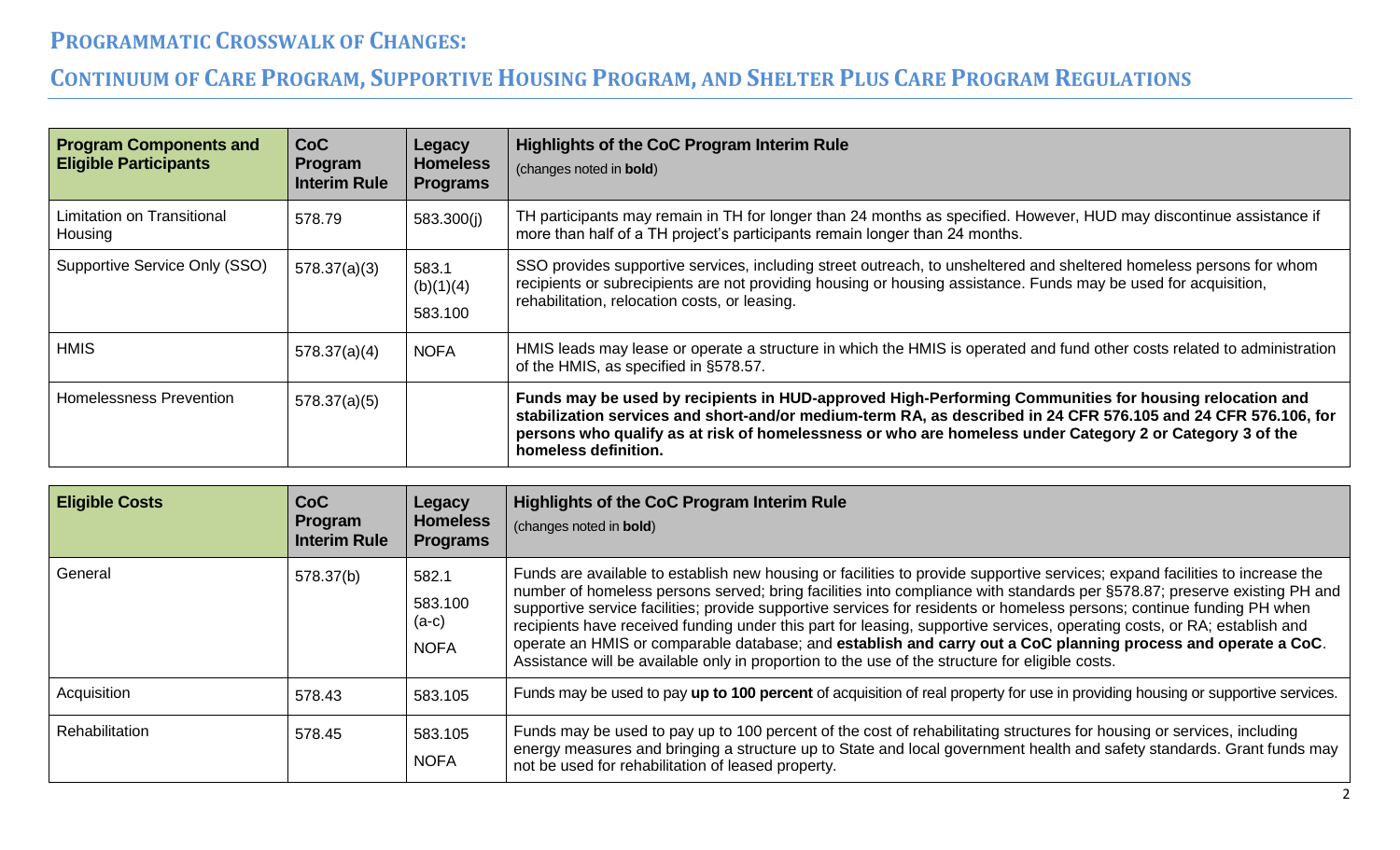| <b>Eligible Costs</b>            | <b>CoC</b><br>Program<br><b>Interim Rule</b> | <b>Legacy</b><br><b>Homeless</b><br><b>Programs</b> | <b>Highlights of the CoC Program Interim Rule</b><br>(changes noted in bold)                                                                                                                                                                                                                                                                                                                                                                                                                                                                                                                                                                                                                                                                                                                             |
|----------------------------------|----------------------------------------------|-----------------------------------------------------|----------------------------------------------------------------------------------------------------------------------------------------------------------------------------------------------------------------------------------------------------------------------------------------------------------------------------------------------------------------------------------------------------------------------------------------------------------------------------------------------------------------------------------------------------------------------------------------------------------------------------------------------------------------------------------------------------------------------------------------------------------------------------------------------------------|
| <b>New Construction</b>          | 578.47                                       | 583.110<br><b>NOFA</b>                              | Funds may be used to pay up to 100 percent of the cost of new construction, additions that increase floor area by 100<br>percent or more, and land associated with construction for use as housing. Applicant must demonstrate that costs of new<br>construction are less than that of rehabilitation or that there are insufficient units available to be rehabilitated. Grant funds<br>may not be used for new construction on leased property.                                                                                                                                                                                                                                                                                                                                                        |
| Leasing - General                | 578.49                                       | 583.115(a)<br><b>NOFA</b>                           | Where recipients or subrecipients lease a structure or portions thereof, grant funds may be used to pay for 100 percent of<br>the costs of leasing to provide housing or supportive services for up to three years. Security deposits and utilities<br>included in rent are eligible leasing costs. Funds may not be used for units or structures owned by the recipient (or related<br>organization) unless HUD authorizes an exception.<br>Funds will be awarded as leasing if the funds are going to be used (or are being used) to lease a unit or structure<br>and the lease is between the recipient or subrecipient and the landowner.                                                                                                                                                            |
| <b>Rental Assistance-General</b> | 578.51<br>$(a-b,f)$<br>578.49(b)(8)          | 582.100<br>582.105<br>$(a-b)$                       | Funds may be used for short-term (fewer than 3 months), medium-term (3 to 24 months), or long-term (more than 24<br>months) RA for homeless individuals and families per policies and procedures established by the CoC. The RA may be<br>tenant-based, project-based, or sponsor-based and may be for TH or PH. Grant funds may be used for security deposits.<br>RA may not be provided to a participant already receiving RA through another source. RA must be administered by a<br>State, unit of general local government, or public housing agency. The amount of RA in each project is derived by<br>multiplying the number and size of units proposed by the applicant by the Fair Market Rent (FMR) of each unit on the date<br>the application is submitted to HUD, by the term of the grant. |
|                                  |                                              |                                                     | Funds will be awarded as rental assistance if the funds are going to be used (or are being used) to lease a unit<br>and the lease is between the program participant and the landowner.                                                                                                                                                                                                                                                                                                                                                                                                                                                                                                                                                                                                                  |
| Transition (leasing funds)       | 578.49(b)(8)                                 |                                                     | In the first year a project applies for funding under the CoC Program, funds for leasing funds will be renewed as<br>either grants for leasing or RA, depending on project characteristics. Leasing funds will be renewed as RA if the<br>funds are used to pay rent on units where the lease is between the program participant and the landowner.<br>Leasing funds will be renewed as leasing if the funds are used to lease a unit or structure and the lease is<br>between the recipient or subrecipient and the landowner.                                                                                                                                                                                                                                                                          |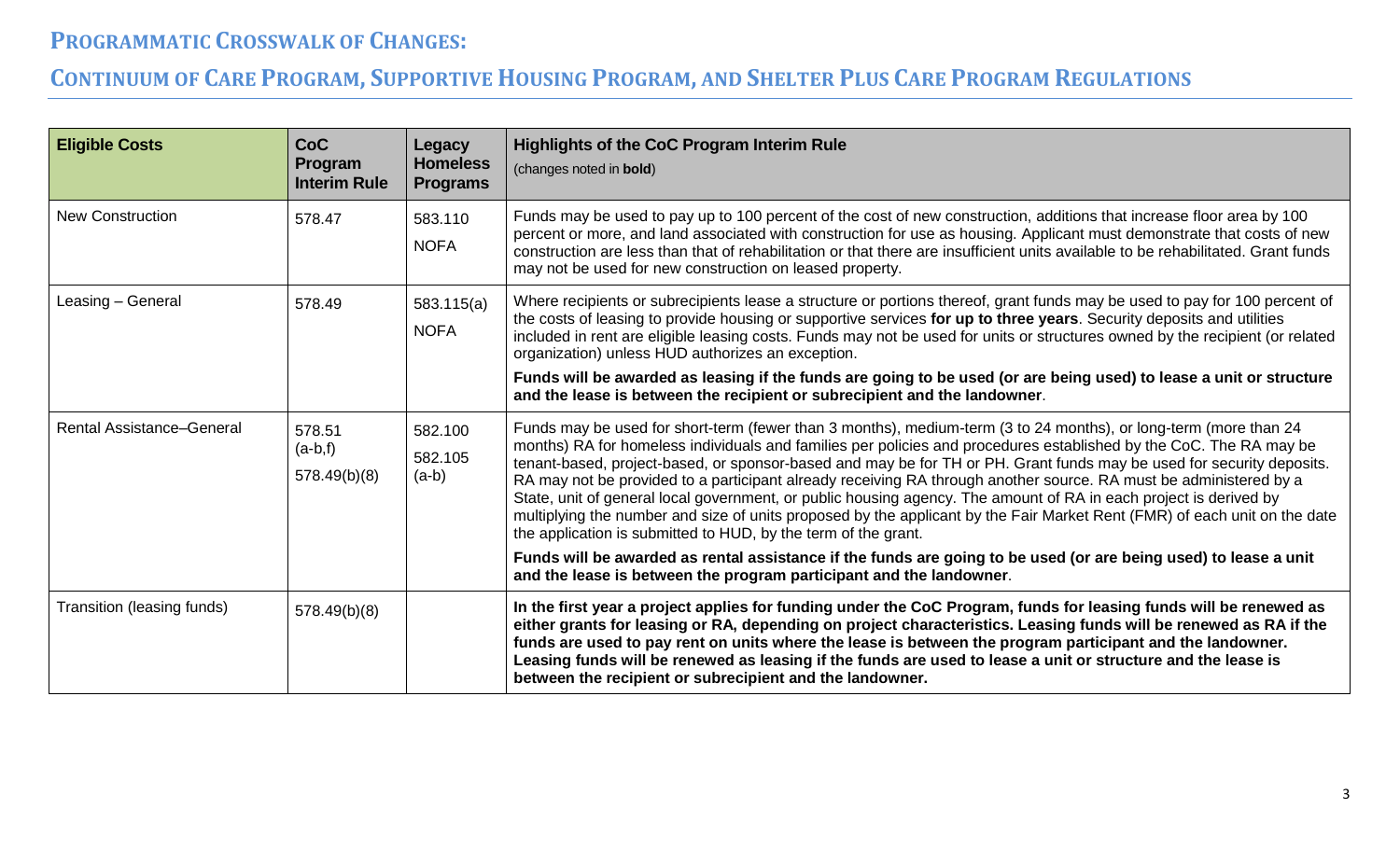| <b>Eligible Costs</b>              | <b>CoC</b><br>Program<br><b>Interim Rule</b> | <b>Legacy</b><br><b>Homeless</b><br><b>Programs</b> | Highlights of the CoC Program Interim Rule<br>(changes noted in bold)                                                                                                                                                                                                                                                                                                                                                                                                                                                                                                                                                                                                                                                                                                                                                                                  |
|------------------------------------|----------------------------------------------|-----------------------------------------------------|--------------------------------------------------------------------------------------------------------------------------------------------------------------------------------------------------------------------------------------------------------------------------------------------------------------------------------------------------------------------------------------------------------------------------------------------------------------------------------------------------------------------------------------------------------------------------------------------------------------------------------------------------------------------------------------------------------------------------------------------------------------------------------------------------------------------------------------------------------|
| Tenant-Based Rental Assistance     | 578.51(c)                                    | 582.100(a)                                          | Tenant-based rental assistance (TBRA) is RA in which participants choose housing of an appropriate size. When<br>necessary to facilitate the coordination of supportive services, recipients and subrecipients may require program<br>participants to live in a specific area for their entire period of participation, or in a specific structure for the first year and in<br>a specific area for the remainder of their period of participation. Up to five years' worth of RA may be awarded in one<br>competition. Program participants retain RA if they move within the CoC's geographic area. Program participants who<br>have been a victim of domestic violence, domestic violence, dating violence, sexual assault, or stalking may<br>retain RA and move to a different CoC for safety (clarifies circumstances for retaining assistance). |
| Sponsor-Based Rental<br>Assistance | 578.51(d)                                    | 582.100(c)                                          | Sponsor-based rental assistance (SBRA) is provided through contracts between the recipient and sponsor organization.<br>Program participants must reside in housing owned or leased by the sponsor. Up to five years' worth of RA may be<br>awarded to a project in one competition.                                                                                                                                                                                                                                                                                                                                                                                                                                                                                                                                                                   |
| Project-Based Rental Assistance    | 578.51(e)                                    | 582.100(b)                                          | Project-based rental assistance (PBRA) is provided through a contract with the owner of an existing structure where the<br>owner agrees to lease the subsidized units to participants. Program participants do not retain RA if they move. Up to 15<br>years of RA may be awarded in one competition.                                                                                                                                                                                                                                                                                                                                                                                                                                                                                                                                                  |
| <b>Grant Payment</b>               | 578.51(h)                                    | 582.105<br>(c)(2)                                   | A recipient must serve at least as many participants as shown in its application. For TBRA, up to 25 percent (or more, if<br>approved in advance by HUD) of the total RA awarded may be spent in any year of a five-year term. If the amount<br>reserved for RA exceeds the amount needed to pay actual costs, recipients or subrecipients may use excess funds to<br>cover property damage, to cover rent increases, or to serve a greater number of participants.                                                                                                                                                                                                                                                                                                                                                                                    |
| Vacancies and Property<br>Damage   | 578.51<br>(i,k)                              | 582.105<br>(d,f)                                    | RA may continue for a maximum of 30 days from the end of the month in which any unit was vacated. No additional<br>assistance is paid until the unit is occupied by another eligible person. Vacancies do not include brief periods of stays in<br>institutions, not to exceed 90 days each. Up to one month's rent worth of grant funds may pay for damage to housing<br>caused by a participant once per participant, per unit, at exit from a unit.                                                                                                                                                                                                                                                                                                                                                                                                 |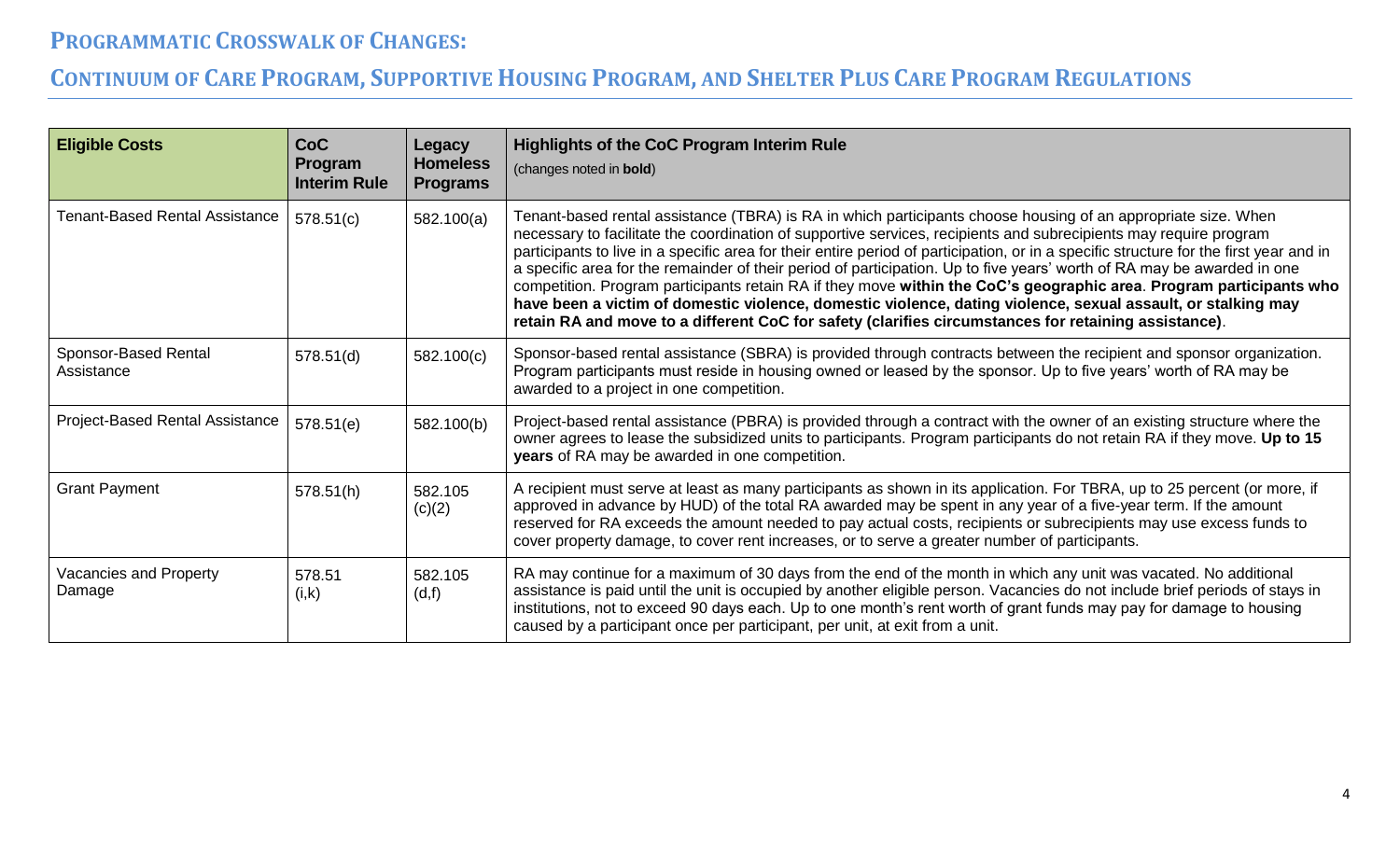| <b>Eligible Costs</b>      | <b>CoC</b><br>Program<br><b>Interim Rule</b> | Legacy<br><b>Homeless</b><br><b>Programs</b> | <b>Highlights of the CoC Program Interim Rule</b><br>(changes noted in bold)                                                                                                                                                                                                                                                                                                                                                                                                                                                                                                                                                                                                                                                                                                                |                                                                                                                                                                                                                                                                                                                                                                                                                                                                                                                                                                                                                                                                                                                                                                                                                                                                                                                                                                                                                                                                                                                                                                                                                                                                                                                                          |
|----------------------------|----------------------------------------------|----------------------------------------------|---------------------------------------------------------------------------------------------------------------------------------------------------------------------------------------------------------------------------------------------------------------------------------------------------------------------------------------------------------------------------------------------------------------------------------------------------------------------------------------------------------------------------------------------------------------------------------------------------------------------------------------------------------------------------------------------------------------------------------------------------------------------------------------------|------------------------------------------------------------------------------------------------------------------------------------------------------------------------------------------------------------------------------------------------------------------------------------------------------------------------------------------------------------------------------------------------------------------------------------------------------------------------------------------------------------------------------------------------------------------------------------------------------------------------------------------------------------------------------------------------------------------------------------------------------------------------------------------------------------------------------------------------------------------------------------------------------------------------------------------------------------------------------------------------------------------------------------------------------------------------------------------------------------------------------------------------------------------------------------------------------------------------------------------------------------------------------------------------------------------------------------------|
| <b>Supportive Services</b> | 578.53                                       | 582.300<br>$(b-c)$<br>582.325<br>583.120     | and materials for directly providing supportive services to program participants is eligible.<br>Eligible supportive services costs are:<br>• Annual assessment of service needs<br>• Assistance with moving costs<br>• Case management<br>• Child care (operating or vouchers) in<br>licensed centers for children under age 13<br>or for children under age 18, if disabled<br>• Education services<br>• Employment assistance and job training<br>• Food (meals or groceries for program<br>participants)<br>• Housing search and counseling services<br>• Utility deposits<br>living with HIV/AIDS; and victims of domestic violence, dating violence, sexual assault, or stalking. Staff<br>training/licenses/certifications are not eligible supportive services costs.<br>per month. | Funds may be used to pay eligible costs of supportive services to assist program participants in obtaining and maintaining<br>housing. Any cost that is not described as an eligible cost under this section is not an eligible cost. Labor, supplies,<br>• Legal services (immigration, citizenship, and<br>mortgage/homeownership legal matters are<br>ineligible)<br>• Life skills training<br>• Mental health services<br>• Outpatient health services<br>• Outreach services (including work-related<br>transportation and cell phone)<br>• Substance abuse treatment services<br>• Transportation (transportation for program<br>participants, mileage for service workers,<br>vehicles, and more, as specified)<br>All eligible costs are eligible to the same extent for program participants who are unaccompanied homeless youth; persons<br>Supportive services must be made available to TH residents throughout the duration of their residence and may be made<br>available to former residents of TH and current residents of PH who were homeless in the previous six months for<br>no more than six months after leaving TH or homelessness, respectively. PSH projects must provide supportive<br>services for the duration of a participant's residence. RRH participants must meet with a case manager at least once |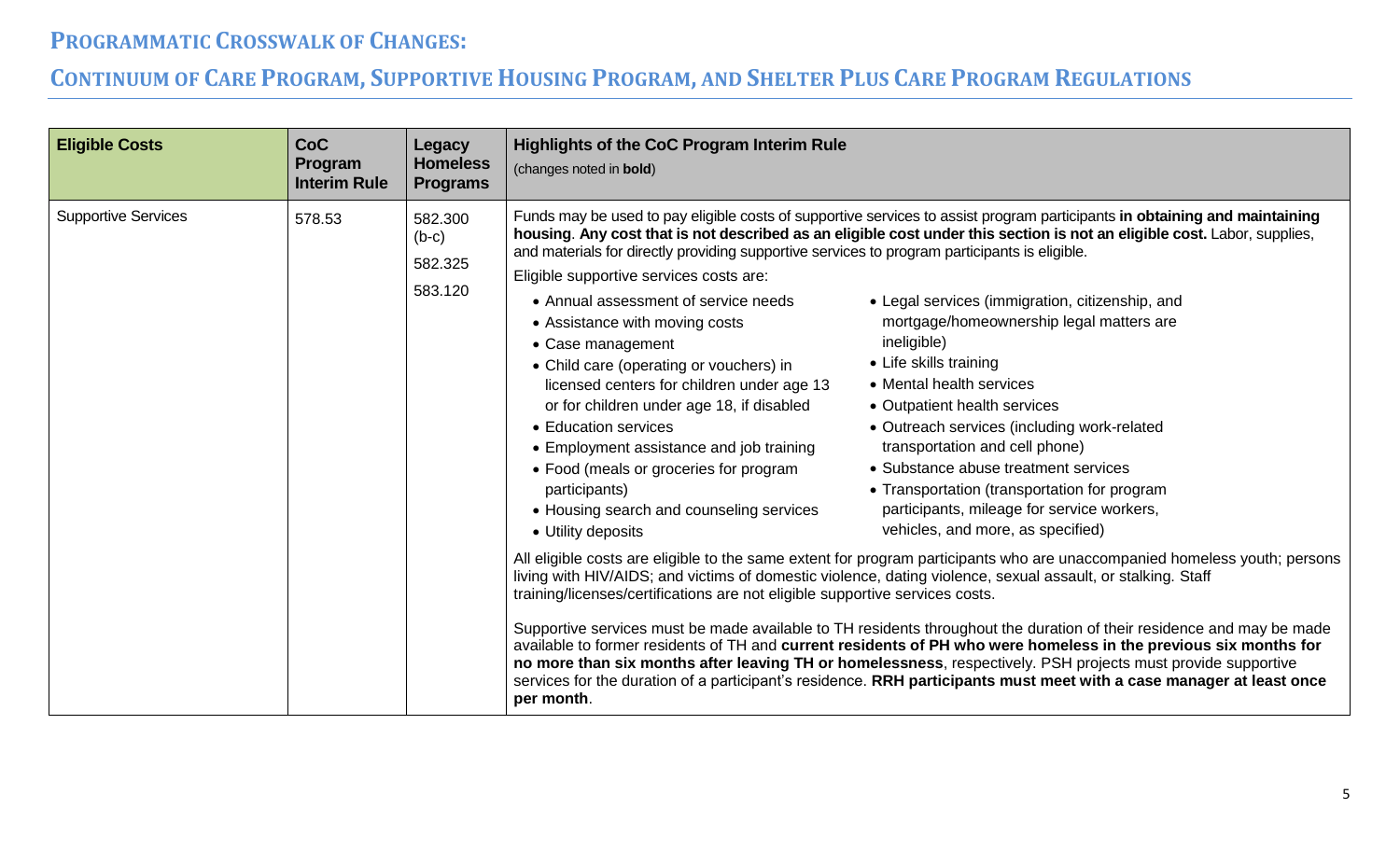| <b>Eligible Costs</b>                                                  | <b>CoC</b><br>Program<br><b>Interim Rule</b> | Legacy<br><b>Homeless</b><br><b>Programs</b> | <b>Highlights of the CoC Program Interim Rule</b><br>(changes noted in bold)                                                                                                                                                                                                                                                                                                                                                                                                                                                                                                                                                                       |
|------------------------------------------------------------------------|----------------------------------------------|----------------------------------------------|----------------------------------------------------------------------------------------------------------------------------------------------------------------------------------------------------------------------------------------------------------------------------------------------------------------------------------------------------------------------------------------------------------------------------------------------------------------------------------------------------------------------------------------------------------------------------------------------------------------------------------------------------|
| <b>Operating Costs (Transitional</b><br>Housing and Permanent Housing) | $578.55(a-c)$                                | 583.125<br>$(a-b)$                           | Funds may be used to pay the operating costs of TH and PH in a single structure or individual housing units.<br>Eligible operating costs are:                                                                                                                                                                                                                                                                                                                                                                                                                                                                                                      |
|                                                                        |                                              |                                              | • The maintenance and repair of housing<br>• Building security<br>• Property taxes and insurance<br>• Electricity, gas, and water<br>• Scheduled payments to a reserve for replacement of<br>$\bullet$ Furniture<br>major systems of the housing<br>• Equipment                                                                                                                                                                                                                                                                                                                                                                                    |
|                                                                        |                                              |                                              | Funds may not be used for RA and operating costs in the same project. Funds may not be used for the operating costs of<br>emergency shelters and SSO facilities or for the maintenance and repair of housing where those costs are included in the<br>lease.                                                                                                                                                                                                                                                                                                                                                                                       |
| HMIS (CoC Project HMIS<br>Eligible Costs)                              | 578.57                                       | <b>NOFA</b>                                  | Recipients or subrecipients may use funds to pay the costs of contributing data to the HMIS designated by the CoC, or a<br>comparable database, in compliance with HMIS requirements. Eligible costs include purchasing or leasing computer<br>hardware, software, licenses, or equipment; obtaining technical support; leasing office space; paying the costs of utilities and<br>high-speed data transmission needed for the HMIS; paying salaries for operating the HMIS; costs of staff travel to attend HUD-<br>sponsored and HUD-approved training in HMIS; and paying participation fees charged by the HMIS lead, as authorized by<br>HUD. |
| HMIS (HMIS Lead Costs)                                                 | 578.57<br>(a)(2)                             |                                              | If the recipient or subrecipient is the HMIS lead, it may also use CoC funds to pay the costs of hosting and maintaining HMIS<br>software or data; backing-up, recovering, or repairing HMIS software or data; upgrading, customizing, and enhancing the HMIS;<br>integrating and warehousing data; administering the HMIS; reporting to providers, the CoC, and HUD; and conducting training<br>in use of the system, including travel to attend training.                                                                                                                                                                                        |
| <b>Project Administration</b>                                          | 578.59                                       | 583.135                                      | Up to 10 percent of any grant awarded, excluding the amount for CoC planning activities and UFA costs, may be used for<br>the payment of project administrative costs related to the planning and execution of CoC-funded projects.<br>Eligible costs include:<br>• General management, oversight, and coordination<br>• Training on CoC Program requirements<br>• Environmental review                                                                                                                                                                                                                                                            |